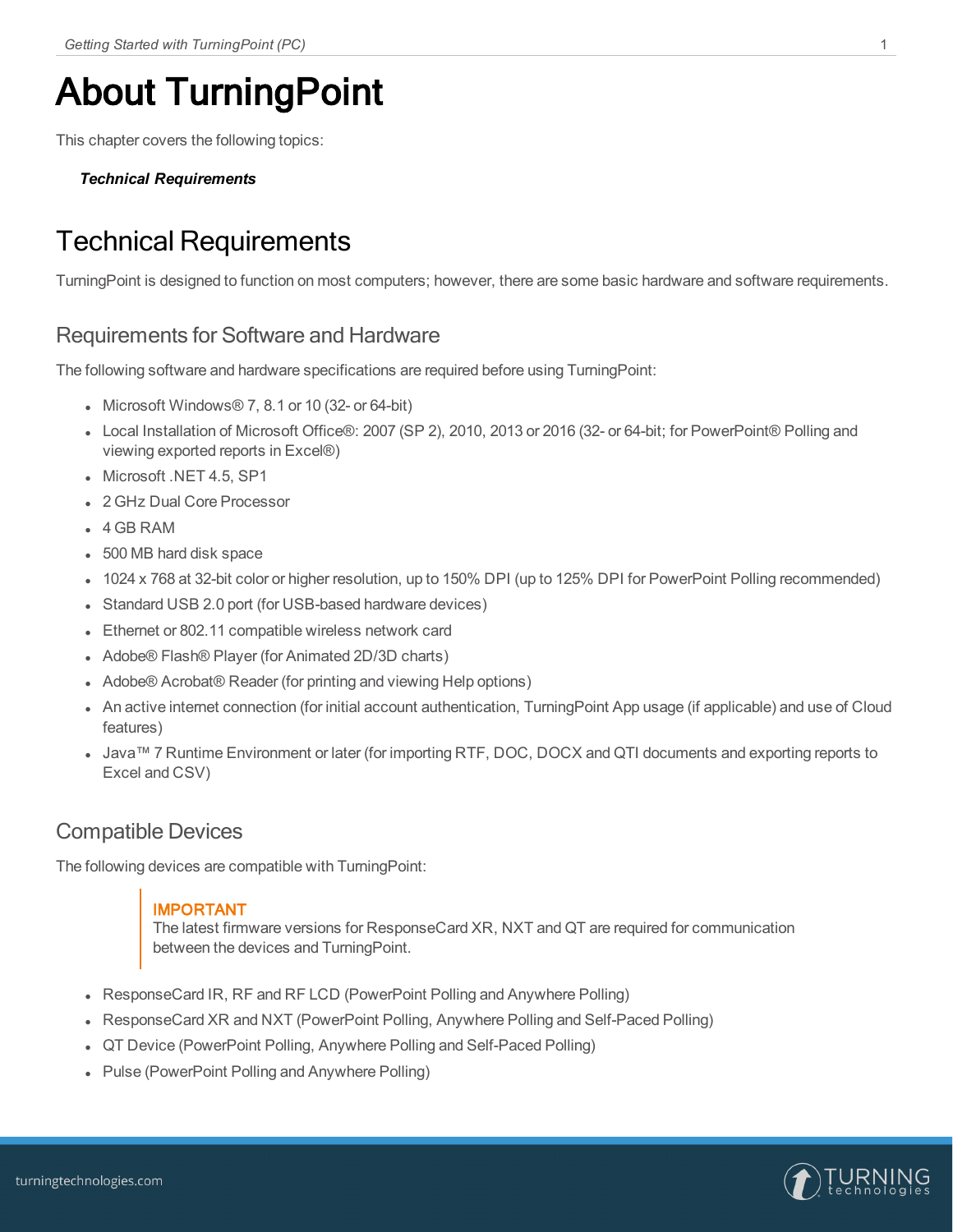- TurningPoint App (PowerPoint Polling, Anywhere Polling and Self-Paced Polling)
- PresenterCard (PowerPoint Polling and Anywhere Polling)
- PresenterWare (PowerPoint Polling and Anywhere Polling)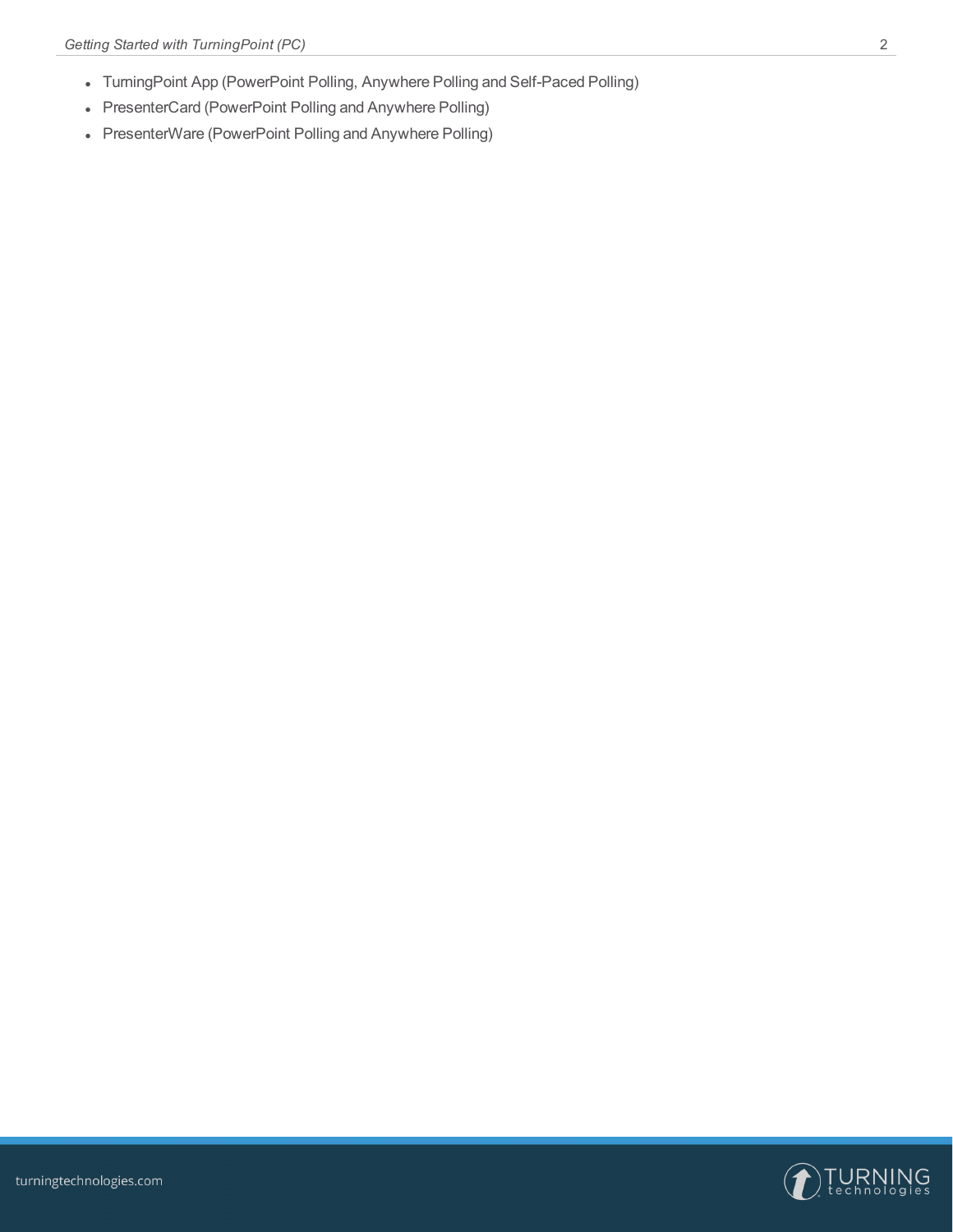## Download and Setup

TurningPoint can be downloaded at [https://www.turningtechnologies.com/downloads.](https://www.turningtechnologies.com/downloads) After it has been downloaded, the file will need to be unzipped or installed depending on the version that was downloaded.

This section covers the following topics:

### *Registering with Turning [Technologies](#page-2-0) [Downloading](#page-2-1) TurningPoint*

## <span id="page-2-0"></span>Registering with Turning Technologies

Registering with Turning Technologies and creating an account allows you to tie together all software platforms and clickers. A account is required for use with Turning Technologies products.

- 1 Go to [www.turningtechnologies.com.](https://www.turningtechnologies.com/)
- 2 Select **Student** or **Instructor** to register.
- 3 Follow the registration instructions provided to create an account.

### <span id="page-2-1"></span>Downloading TurningPoint

#### Before You Begin

Please verify that your computer meets the *Technical [Requirements](#page-0-0)* on page 1 before downloading TurningPoint.

- 1 Go to <https://www.turningtechnologies.com/downloads>.
- 2 Below the *TurningPoint* tab, select to **Download** the PC **Install/No Install** version.

#### **NOTE**

The install version requires a complete installation onto the local computer and requires administrator rights to complete the installation.

The no-install version is downloaded as a zipped file that can be placed in any location, such as your desktop, a folder or flash drive. The file must be unzipped and you access the software by double-clicking the TurningPoint file in the folder.

- 3 Fill out required fields on the *Software Downloads Registration*.
- 4 Select **Submit**.
- 5 Select **Download**.
- 6 **Save** the file to a specified location.